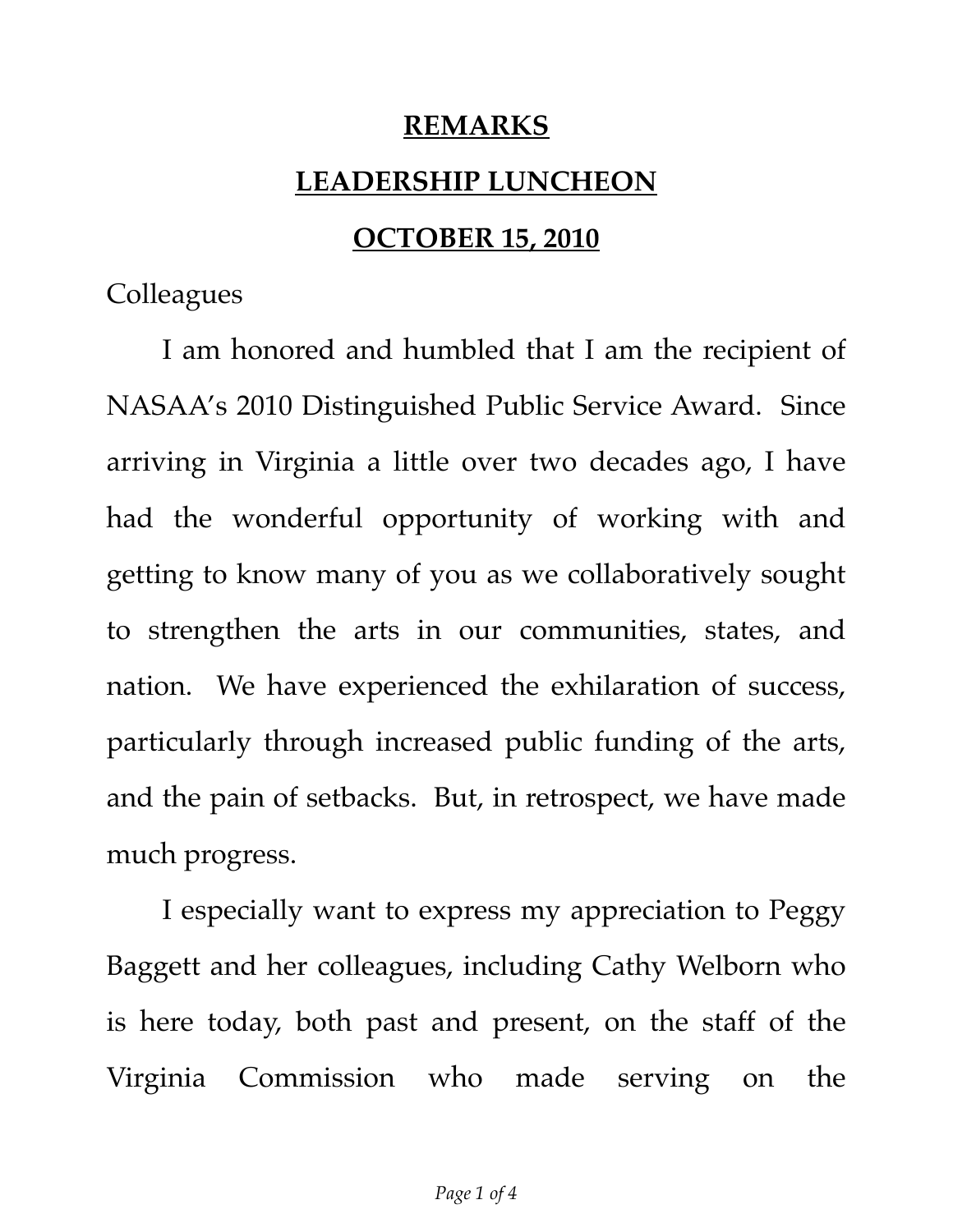Commission both productive and enjoyable. During my nine years of service my fellow commissioners represented today by Nick Covatta, the current chair, also sought diligently and collaboratively to increase access for all residents of Virginia to high quality art. I also note the effective leadership and invaluable resources provided by Jonathan Katz and his colleagues at NASAA. All of you have made my public service both enriching and rewarding.

Although public support for the arts made significant progress during the last two decades, the immediate future is not so bright. The sluggish national economic recovery which many economists predict will continue at least through fiscal year 2013 has stagnated state and local tax revenues. Cuts in education funding, especially for art and music, deprive students of a vital well-rounded education. Persistent calls for less government spending at all levels particularly for "non-essential services" threaten the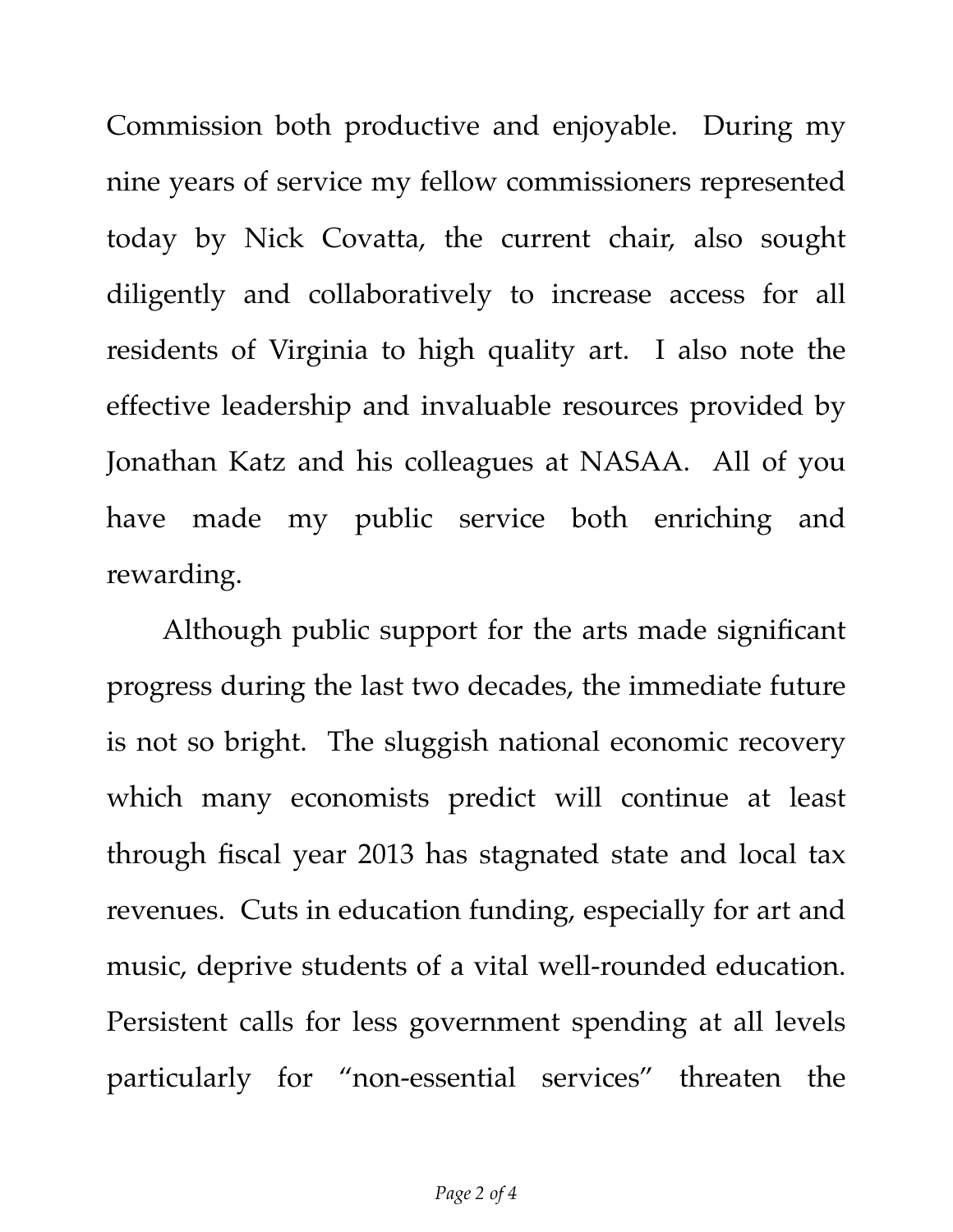already strained resources for art organizations. Uncertainty about the federal tax code and its impact on philanthropic giving diminishes another funding source for art organizations. All of these factors combine to present enormous challenges for art organizations, artists, and art educators.

Now, more than any time in the recent past, we must find ways to sustain the arts. We know that the arts foster creativity which is critical to economic competitiveness and economic growth. We see neighborhoods and communities being revitalized and transformed with vibrant, sustainable communities through the arts. We recognize the crucial economic impact of the arts through job creation, tourism, and improved quality of life. We also know that the arts can lift our spirits and touch us in so many positive ways.

Because all of us here today recognize the multifaceted value of the arts, we must strengthen our resolve to keep them healthy. For me, it is simply a matter of the A, B,